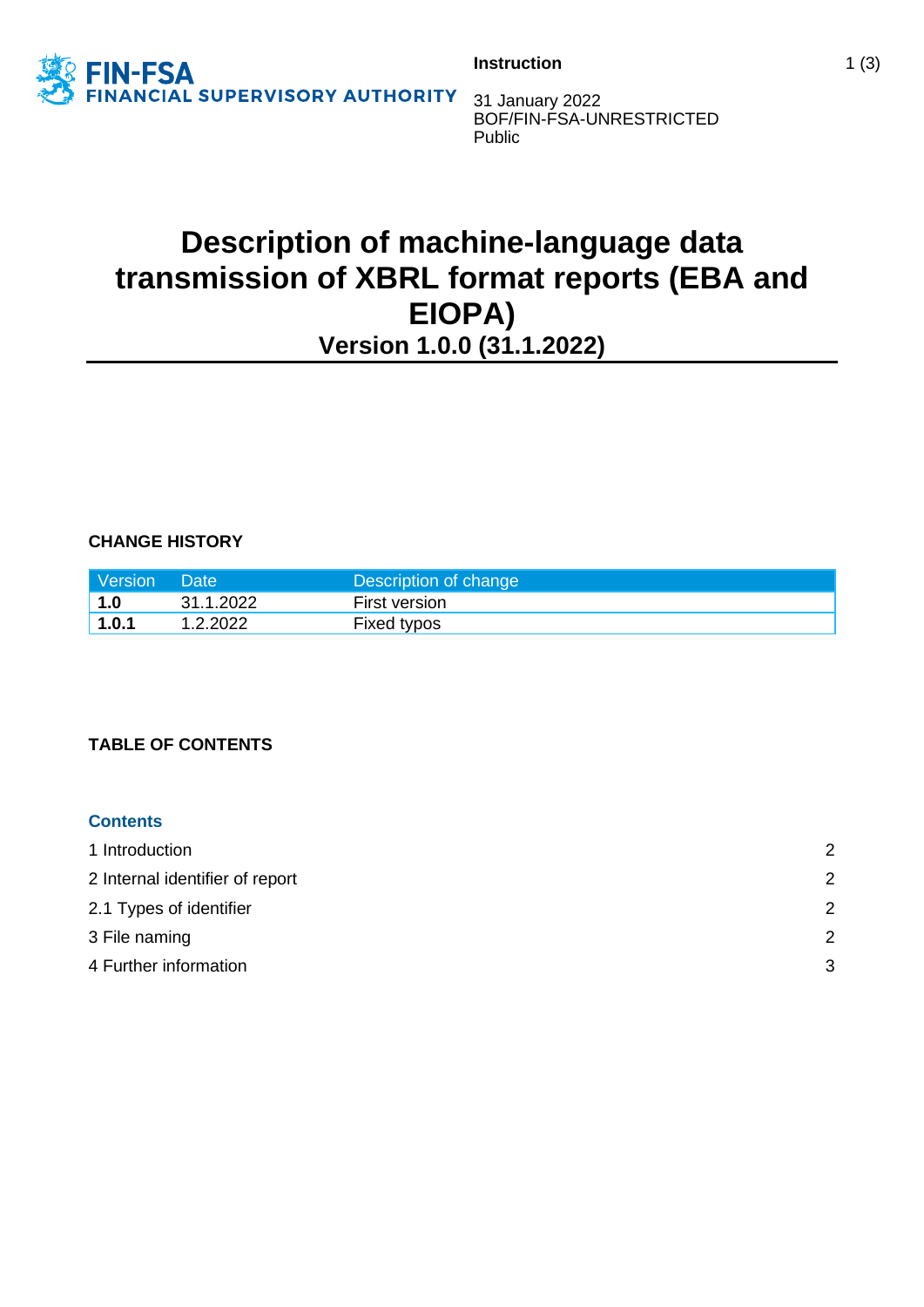

31 January 2022 BOF/FIN-FSA-UNRESTRICTED Public

### <span id="page-1-0"></span>**1 Introduction**

[Reporting instructions on the Financial Supervisory Authority's website](https://www.finanssivalvonta.fi/en/reporting/)

The Financial Supervisory Authority (FIN-FSA) implements the ITS data collections of the European Banking Authority (EBA) and the European Insurance and Occupational Pensions Authority (EIOPA) in XBRL format, primarily based on the specifications of these authorities. This document describes deviations from and possible clarifications to the EBA and EIOPA specifications. The description must be followed when submitting reports to the FIN-FSA's new reporting system.

The EBA's specifications are available online [EBA reporting frameworks | European Banking Authority \(europa.eu\)](https://www.eba.europa.eu/risk-analysis-and-data/reporting-frameworks/)

EIOPA's specifications are available online [EIOPA Data-Point-Model-and-XBRL](https://eiopa.europa.eu/Pages/Supervision/Insurance/Data-Point-Model-and-XBRL.aspx)

The taxonomy and DPM model are intended specifically for those reporting entities who produce the required machine-language report directly from their own systems.

#### <span id="page-1-1"></span>**2 Internal identifier of report**

The FIN-FSA's own identifier, where the regulatory reporting group is added separated by a dot, is used as the identifier in the report. For example:

```
<xbrli:context id="c0">
       <xbrli:entity>
             <xbrli:identifier
                           scheme="http://www.finanssivalvonta.fi/rrg/LEI">
                           DUMMYLEI123456789012.201
             </xbrli:identifier>
       </xbrli:entity>
…
```
<xbrli:context>

#### <span id="page-1-2"></span>**2.1 Types of identifier**

The sub-elements of the *context* element are *entity, period and scenario*. The reporting entity is identified with the identifier sub-element. The reporting entity ID code is the LEI (Legal Entity Identifier). If the reporting entity does not have a LEI code, the (seven digits) TK-tunnus is used. The reporting namespace reference in question is given as the value to the *identifier* element's *scheme* attribute*:*

LEI http://www.finanssivalvonta.fi/rrg/LEI TK-tunnus http://www.finanssivalvonta.fi/rrg/tktunnus

#### <span id="page-1-3"></span>**3 File naming**

The reported files are named as follows:

- XBRL report